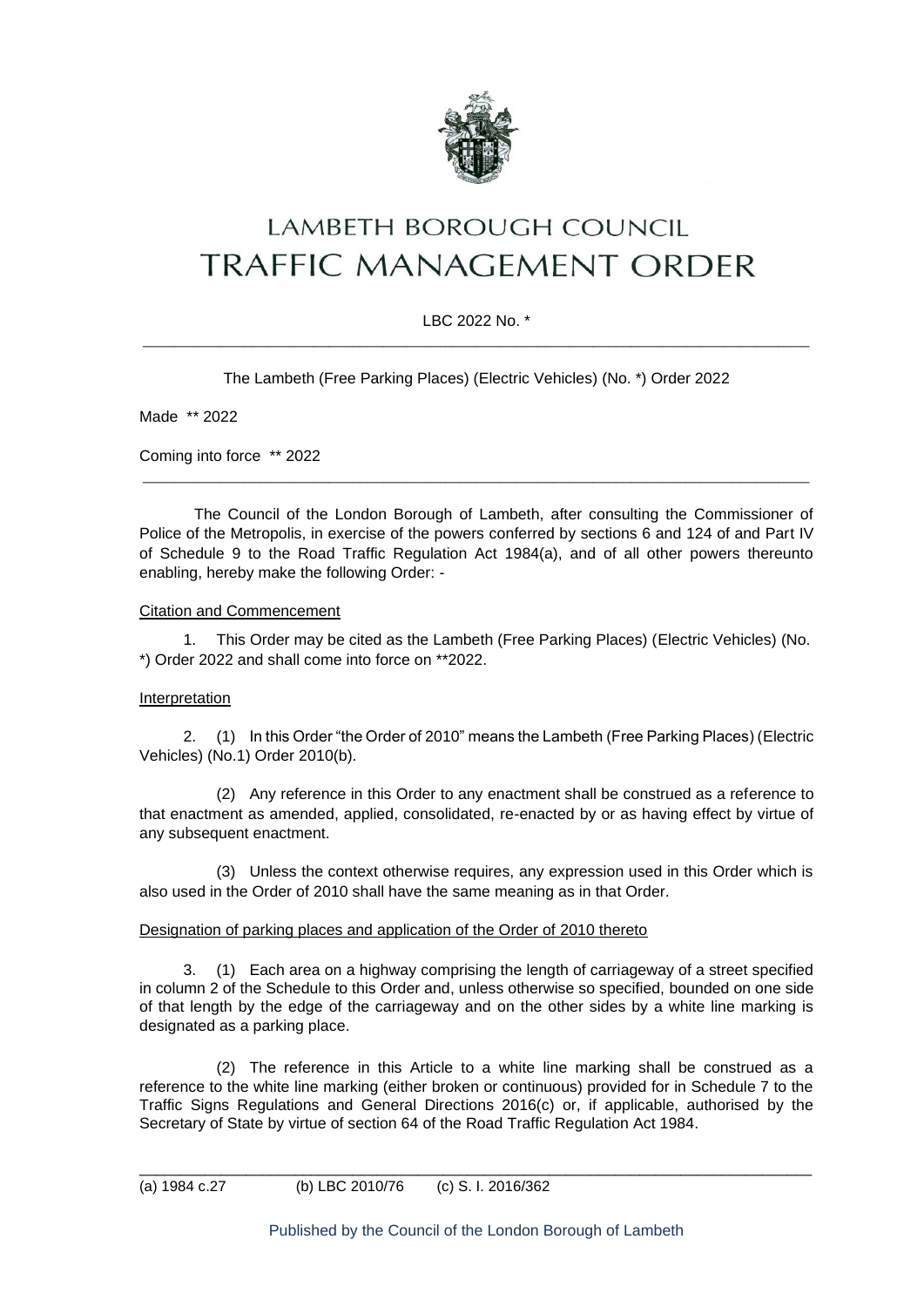(3) The provisions of the Order of 2010 (other than Articles 3 and 15) shall apply to the areas designated as parking places by this Order as if in those provisions any reference to a parking place included a reference to an area designated as a parking place by this Order and as if any reference to Schedule 2 to the Order of 2010 included a reference to the Schedule to this Order.

### Placing of traffic signs, etc.

- 4. The Council shall:-
	- (a) place and maintain traffic signs indicating the limits of each parking place designated by this Order and that such parking place may only be used during the permitted hours for the leaving of the vehicles specified in Article 4 of the Order of 2010, subject to the provisions of Articles 5 and 6 of the Order of 2010; and
	- (b) carry out such other work as is reasonably required for the purposes of the satisfactory operation of a parking place designated by this Order.

Dated this \*\* day of \*\* 2022.

Ben Stevens Highway Network Manager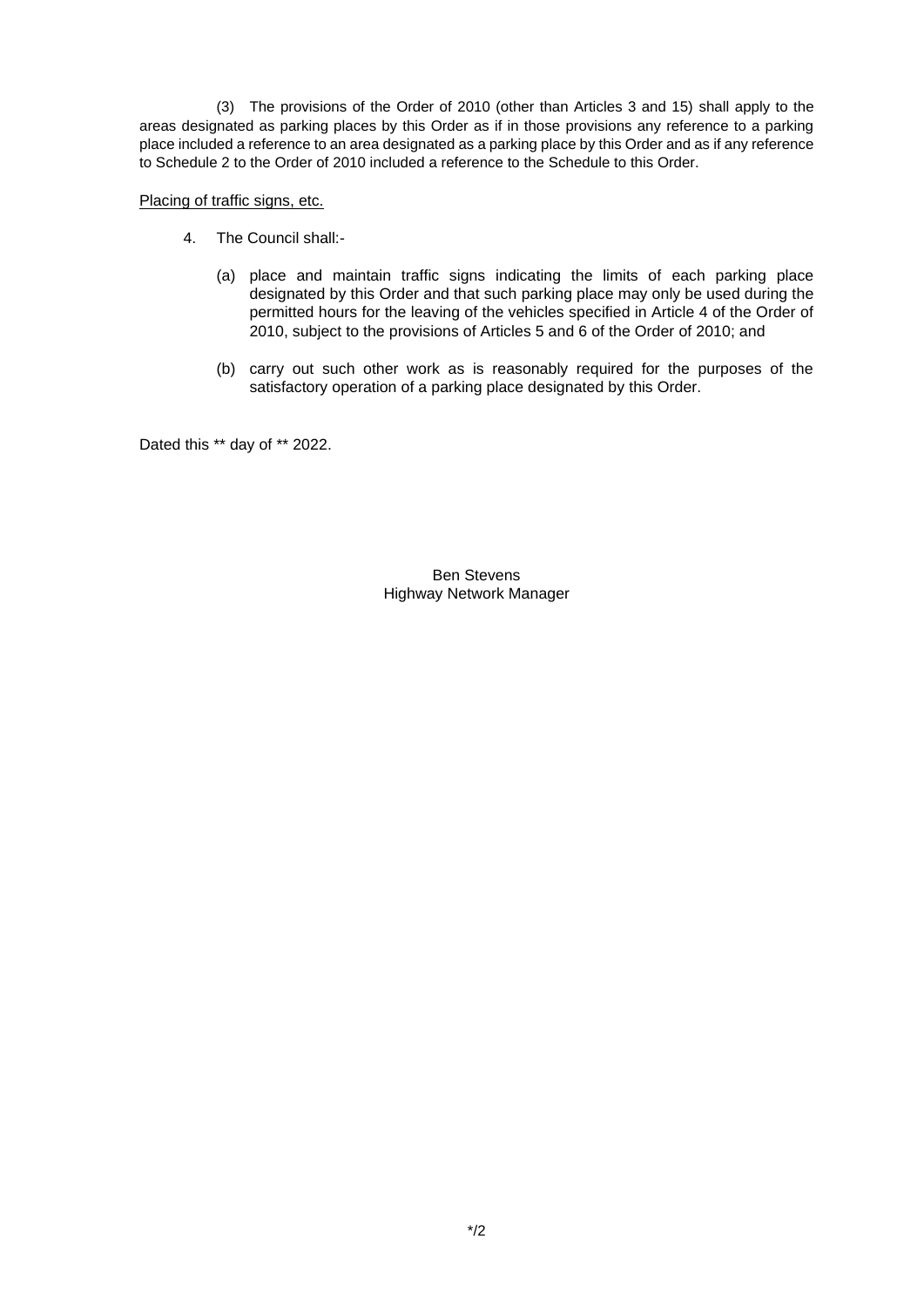# SCHEDULE (see Article 3)

# AREAS ON STREETS DESIGNATED AS PARKING PLACES

## IN RELATION TO A PARKING PLACE REFERRED TO IN THIS SCHEDULE THE EXPRESSION "PERMITTED HOURS" MEANS AT ANY TIME.

| No. of<br>parking<br>place | Designated parking place                                                                                                                                                                                                                                       | Period during<br>which a<br>vehicle may be<br>left in a<br>parking place | Interval<br>before a<br>vehicle may<br>again be left<br>in a parking<br>place | Special<br>Manner of<br>Standing |
|----------------------------|----------------------------------------------------------------------------------------------------------------------------------------------------------------------------------------------------------------------------------------------------------------|--------------------------------------------------------------------------|-------------------------------------------------------------------------------|----------------------------------|
| $\mathbf{1}$               | 2                                                                                                                                                                                                                                                              | 3                                                                        |                                                                               |                                  |
| $***$                      | ANGLES ROAD, the south-west side, from the<br>common boundary of Nos. 18 and 20 Angles Road,                                                                                                                                                                   | 24 hours                                                                 | 2 hours                                                                       |                                  |
| ****                       | north-westwards for a distance of 6 metres.<br>BERRIDGE ROAD, the south-west side, from a<br>point 1.6 metres south-east of the common<br>boundary of Nos. 18 and 20 Berridge Road, north-<br>westwards for a distance of 6 metres.                            | 24 hours                                                                 | 2 hours                                                                       |                                  |
| ****                       | BROXHOLM ROAD, the north-west side, from the<br>common boundary of Nos. 69 and 71 Broxholm<br>Road, north-eastwards for a distance of 6 metres.                                                                                                                | 24 hours                                                                 | 2 hours                                                                       |                                  |
| $****$                     | BROXHOLM ROAD, the south-east side, from the<br>common boundary of Nos. 32 and 34 Broxholm<br>Road, south-westwards for a distance of 6 metres.                                                                                                                | 24 hours                                                                 | 2 hours                                                                       |                                  |
| ****                       | CARNAC STREET, the south side, from a point 23<br>metres west of the western kerb-line of Hamilton<br>Road, westwards for a distance of 6 metres.                                                                                                              | 24 hours                                                                 | 2 hours                                                                       |                                  |
| $***$                      | CARSON ROAD, north-west to south-east arm, the<br>south-west side, from a point 2.9 metres north-west<br>of the common boundary of Nos. 22 and 24 Carson                                                                                                       | 24 hours                                                                 | 2 hours                                                                       |                                  |
| ****                       | Road, north-westwards for a distance of 6 metres.<br>CARSON ROAD, northern north-east to south-west<br>arm, the south-east side, from a point 16.7 metres<br>south-west of the south-western kerb-line of Carson<br>Road, north-west to south-east arm, south- | 24 hours                                                                 | 2 hours                                                                       |                                  |
| ****                       | westwards for a distance of 6 metres.<br>CASEWICK ROAD, the south-east side, from a<br>point 1 metre south-west of the common boundary<br>of Nos. 109 and 111 Casewick Road, north-                                                                            | 24 hours                                                                 | 2 hours                                                                       |                                  |
| ****                       | eastwards for a distance of 6 metres.<br>CASEWICK ROAD, the north side, from a point<br>opposite the eastern flank wall of No. 188 Casewick                                                                                                                    | 24 hours                                                                 | 2 hours                                                                       |                                  |
| ****                       | Road, westwards for a distance of 6 metres.<br>CASEWICK ROAD, the south side, from the<br>common boundary of Nos. 131 and 133 Casewick<br>Road, eastwards for a distance of 6 metres.                                                                          | 24 hours                                                                 | 2 hours                                                                       |                                  |
| ****                       | CHALFORD ROAD, north to south arm, the west<br>side, from a point 2.1 metres north of the common<br>boundary of Nos. 12 and 14 Chalford Road,                                                                                                                  | 24 hours                                                                 | 2 hours                                                                       |                                  |
| ****                       | northwards for a distance of 6.0 metres.<br>CHATSWORTH WAY, the south-east side, from a<br>point 6.4 metres south-west of the common<br>boundary of Nos. 4 and 6 Chatsworth Way, south-<br>westwards for a distance of 6.7 metres.                             | 24 hours                                                                 | 2 hours                                                                       |                                  |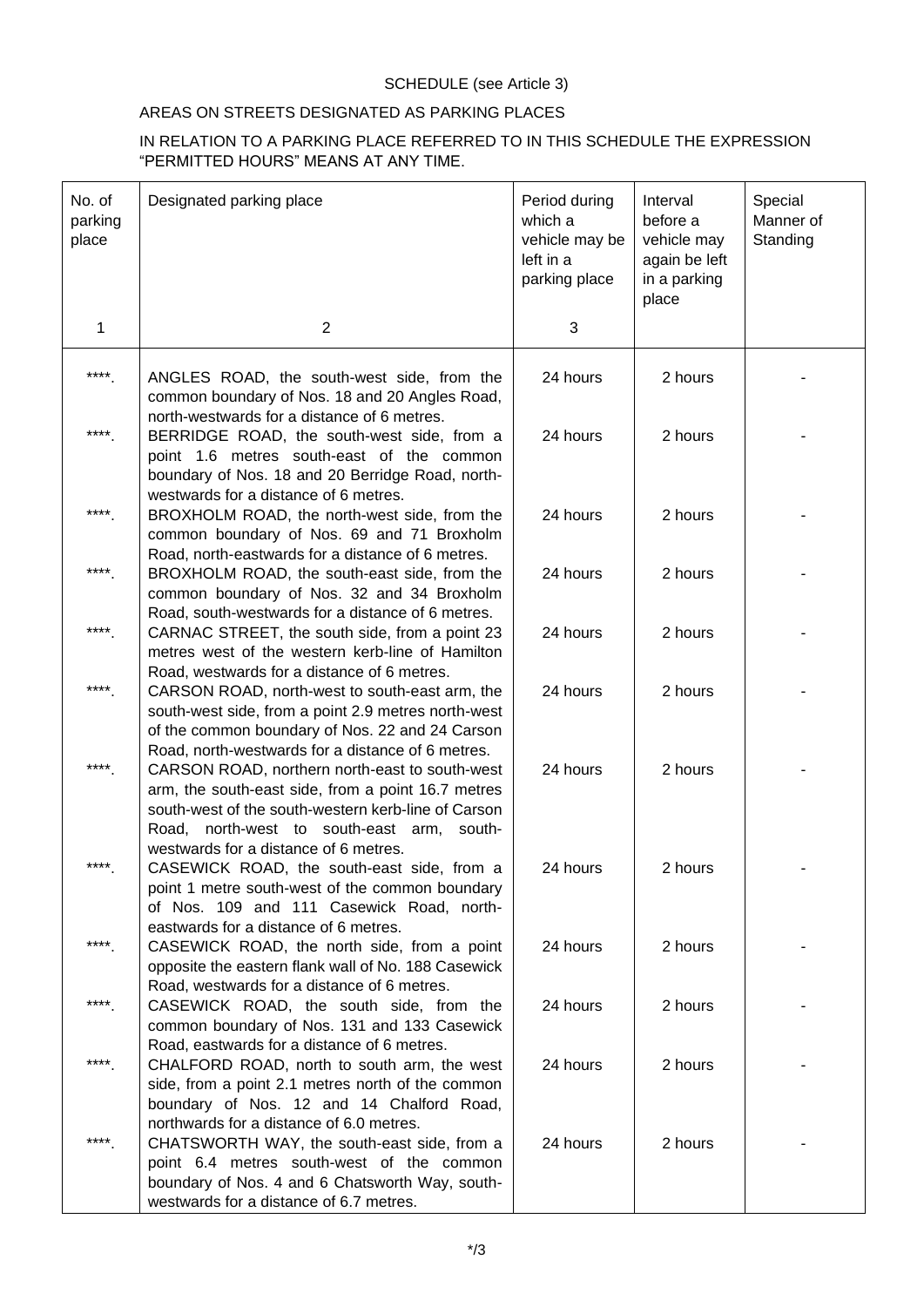| No. of<br>parking<br>place | Designated parking place                                                                                                                                                                                                                                                | Period during<br>which a<br>vehicle may be<br>left in a<br>parking place | Interval<br>before a<br>vehicle may<br>again be left<br>in a parking<br>place | Special<br>Manner of<br>Standing |
|----------------------------|-------------------------------------------------------------------------------------------------------------------------------------------------------------------------------------------------------------------------------------------------------------------------|--------------------------------------------------------------------------|-------------------------------------------------------------------------------|----------------------------------|
| 1                          | 2                                                                                                                                                                                                                                                                       | 3                                                                        |                                                                               |                                  |
| $****$                     | CLIVE ROAD, the west side, from the common                                                                                                                                                                                                                              | 24 hours                                                                 | 2 hours                                                                       |                                  |
| ****                       | boundary of Nos. 177 and 179 Clive Road,<br>northwards for a distance of 6 metres.<br>COPLEY PARK, the south-west side, from a point 2<br>metres south-east of the north-western building wall<br>of No. 12 Copley Park, north-westwards for a<br>distance of 6 metres. | 24 hours                                                                 | 2 hours                                                                       |                                  |
| ****                       | ELDER ROAD, the south-west side, from the<br>common boundary of Nos. 46 and 48 Elder Road,<br>south-eastwards for a distance of 6 metres.                                                                                                                               | 24 hours                                                                 | 2 hours                                                                       |                                  |
| ****                       | ELLISON ROAD, the south-west side, from the<br>common boundary of Nos. 214/216 and 218 Ellison<br>Road, north-westwards for a distance of 6 metres.                                                                                                                     | 24 hours                                                                 | 2 hours                                                                       |                                  |
| ****                       | FARNAN ROAD, the east side, from a point 5<br>metres north of the northern kerb-line of Polworth<br>Road, northwards for a distance of 6 metres.                                                                                                                        | 24 hours                                                                 | 2 hours                                                                       |                                  |
| ****                       | FONTAINE ROAD, the north-east side, from a point<br>1 metre south-east of the common boundary of Nos.<br>19 and 21 Fontaine Road, north-westwards for a                                                                                                                 | 24 hours                                                                 | 2 hours                                                                       |                                  |
| ****                       | distance of 6 metres.<br>GIPSY ROAD, the north side, from a point 1 metre<br>west of the common boundary of Nos. 105 and 107                                                                                                                                            | 24 hours                                                                 | 2 hours                                                                       |                                  |
| ****                       | Gipsy Road, eastwards for a distance of 6 metres.<br>HILL HOUSE ROAD, the south-west side, from a<br>point 2.3 metres south-east of a point opposite the<br>common of Nos. 14 and 16 Hill House Road, south-                                                            | 24 hours                                                                 | 2 hours                                                                       |                                  |
| ****                       | eastwards for a distance of 6 metres.<br>IVYMOUNT ROAD, the south-west side, from a<br>point 1 metre south-east of the common boundary of<br>Nos. 10 and 12 Ivymount Road, north-westwards for                                                                          | 24 hours                                                                 | 2 hours                                                                       |                                  |
| ****                       | a distance of 6 metres.<br>KNOLLY'S ROAD, the south-east side, from a point<br>2 metres north-east of the common boundary of Nos<br>108 and 110 Knolly's Road, south-westwards for a                                                                                    | 24 hours                                                                 | 2 hours                                                                       |                                  |
| ****                       | distance of 6 metres.<br>LAVENGRO ROAD, the north-east side, from a<br>point 2.4 metres south-east of a point opposite the<br>north-western wall of No. 70 Lancaster Avenue,                                                                                            | 24 hours                                                                 | 2 hours                                                                       |                                  |
| ****                       | south-eastwards for a distance of 6 metres.<br>MOUNTEARL GARDENS, the south-east side, from<br>a point 3.7 metres north-east of the north-eastern<br>kerb-line of Mountearl Gardens, north-eastwards for                                                                | 24 hours                                                                 | 2 hours                                                                       |                                  |
| ****                       | a distance of 6 metres.<br>NORTHSTEAD ROAD, the north-west side, from a<br>point 5 metres north of the northern kerb-line of<br>Kingsmead Road, north-eastwards for a distance of<br>6 metres.                                                                          | 24 hours                                                                 | 2 hours                                                                       |                                  |